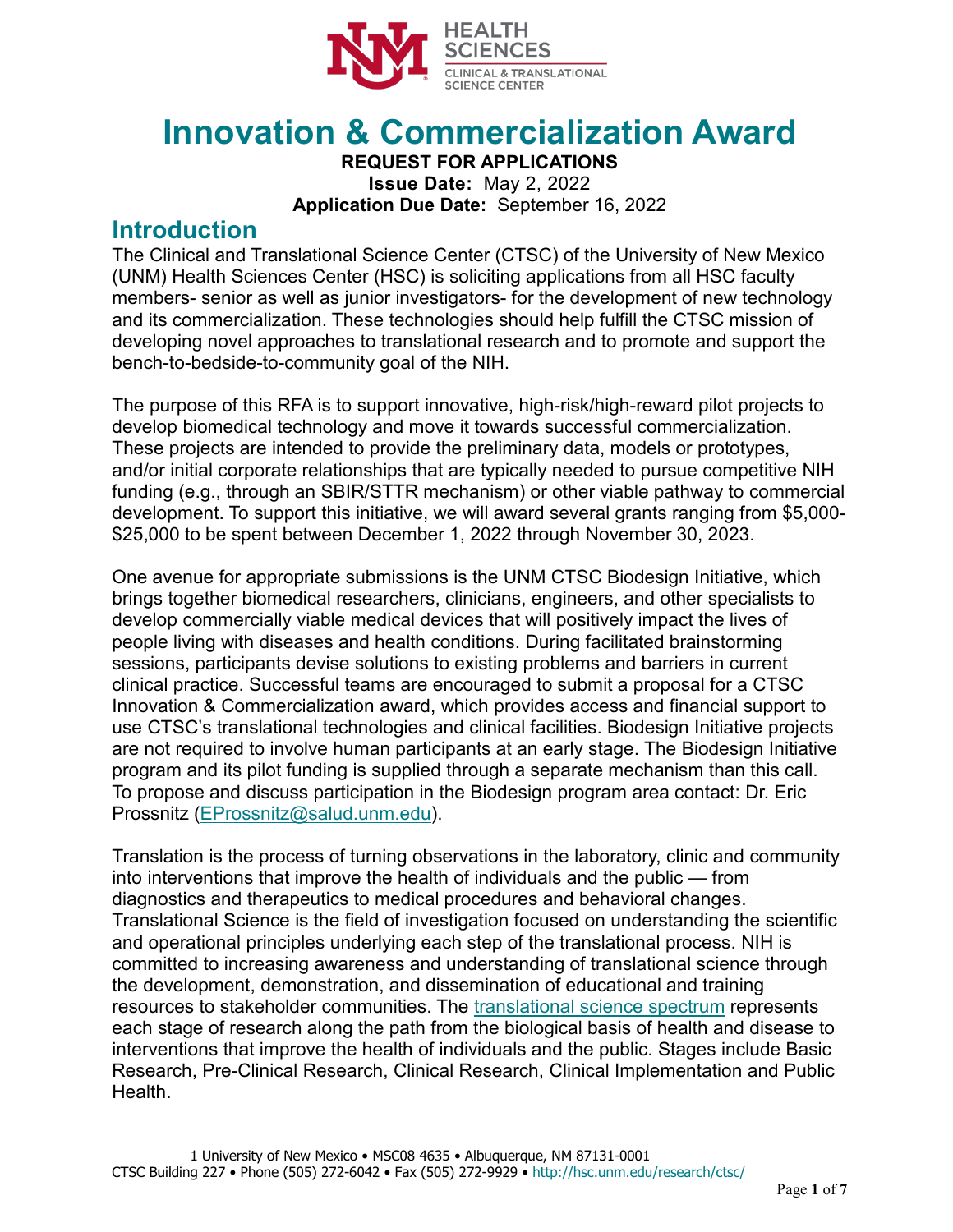

The spectrum is not linear or unidirectional; each stage builds upon and informs the others. At all stages of the spectrum, NIH develops new approaches, demonstrates their usefulness and disseminates the findings. Patient involvement is a critical feature of all stages in translation. **Basic research performed on human samples linked to identifiers and/or outcomes counts as translational research. Purely non-human animal research does not qualify for as translational research for funding under this program.**

Certain commercialization projects do not necessarily involve human participants at the earliest stages. Investigators with questions about the appropriateness of a proposed project for this award are encouraged to discuss any concerns or questions with Dr. Corey Ford [\(CFord@salud.unm.edu\)](mailto:CFord@salud.unm.edu) early in the planning stages.

#### **Definitions**

- NIH Definition of [Clinical Research:](https://grants.nih.gov/grants/glossary.htm#C) Research with human subjects that is:
	- 1) Patient-oriented research. Research conducted with human subjects (or on material of human origin such as tissues, specimens, and cognitive phenomena) for which an investigator (or colleague) directly interacts with human subjects. It includes:
		- (a) mechanisms of human disease
		- (b) therapeutic interventions
		- (c) clinical trials
		- (d) development of new technologies

*Excluded from this definition are in vitro studies that utilize human tissues that cannot be linked to a living individual.*

- 2) Epidemiological and behavioral studies
- 3) Outcomes research and health services research
- NIH Definition of [Clinical Trial:](https://grants.nih.gov/policy/clinical-trials/definition.htm) A research study in which one or more human subjects are prospectively assigned to one or more interventions (which may include placebo or other control) to evaluate the effects of those interventions on health-related biomedical or behavioral outcomes.
- NIH Definition of [Human Subjects Research:](https://grants.nih.gov/policy/humansubjects/research.htm) According to 45 CFR 46 Link to Non-U.S. Government Site - Click for Disclaimer, a human subject is "a living individual about whom an investigator (whether professional or student) conducting research:
	- $\circ$  Obtains information or biospecimens through intervention or interaction with the individual, and uses, studies, or analyzes the information or biospecimens; or
	- o Obtains, uses, studies, analyzes, or generates identifiable private information or identifiable biospecimens.
- NIH Definition of [special populations:](https://grants.nih.gov/grants/guide/notice-files/NOT-OD-20-031.html) Groups who have traditionally been underrepresented in health research or excluded altogether For example, pediatric populations, older adults, people with disabilities and/or rare disorders, underrepresented racial/ethnic and/or sexual and gender minorities, rural populations or populations with low socio-economic status.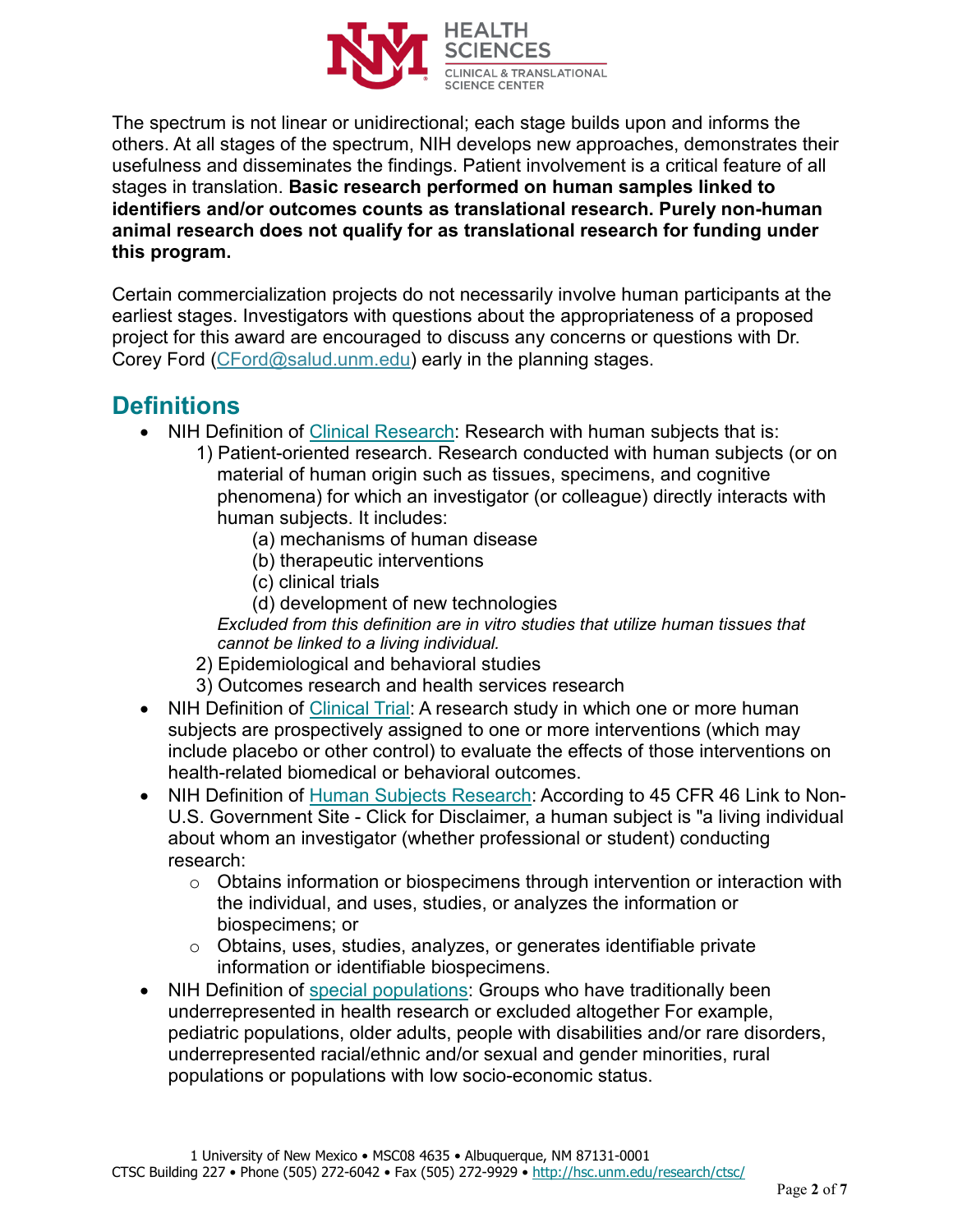

# **Application Deadline, Notice of Awards and Funding Cycle**

**Application Release Date:** May 2, 2022 **IRB Submission Deadline:** July 22, 2022 **Application Deadline:** September 16, 2022 5:00 pm **IRB Approval Deadline for NIH Review:** September 16, 2022 **Notice of Intent to Fund/Decline:** October 10, 2022 **Earliest Notice of Award:** November 11, 2022 **Funding Cycle:** December 1, 2022 through November 30, 2023

## **Eligibility and Project Requirements**

- Principal Investigators for these pilot awards *must* have a primary appointment as UNM HSC faculty. Any non-HSC investigator is not eligible to be Principal Investigator for this award. Projects with co-Principal Investigators, at least one of whom is a member of the UNM HSC faculty, may be eligible for consideration
- All investigators selected to receive funding and their team members are encouraged to complete the CTSC GCP Training Course within 6 months of receiving award.
- Eligible projects will cover a wide range of novel devices or drugs, strategies for commercialization of translational technologies, novel approaches to clinical investigations, and development of novel methodologies for translation of science to communities. However, in all cases we are looking for products that will ultimately be commercializable and lead to better health care.
- Collaborative proposals should consider corporate partnerships that have demonstrated working success, due to the short timeframe of these proposals.
- All investigators selected to receive funding will be expected to submit progress reports on go/no-go milestones monthly to ensure continued funding.
- All investigators selected to receive funding will be expected to submit a Final Progress Report at the end of the funded project and an additional report one year later, detailing: progress to date, expenditures, all submitted publications, and any grant applications or sponsored research agreements (pending or funded) relating to the pilot project.
- Should investigators receive NIH funding during the Pilot period of performance, the investigator must ensure there is no budgetary overlap.
- Funds may not be used to provide interim support for active projects or to extend previously conducted work.

**Please note**: *All funds not spent by the end date of the Pilot Project Award* (November 30, 2023) *will be returned to the CTSC and NIH. No extensions will be granted. Applicants are eligible for no more than a total of two CTSC pilot awards, after which they need to demonstrate that they have received a score for an extramural grant submission before they will be considered for another CTSC pilot award.*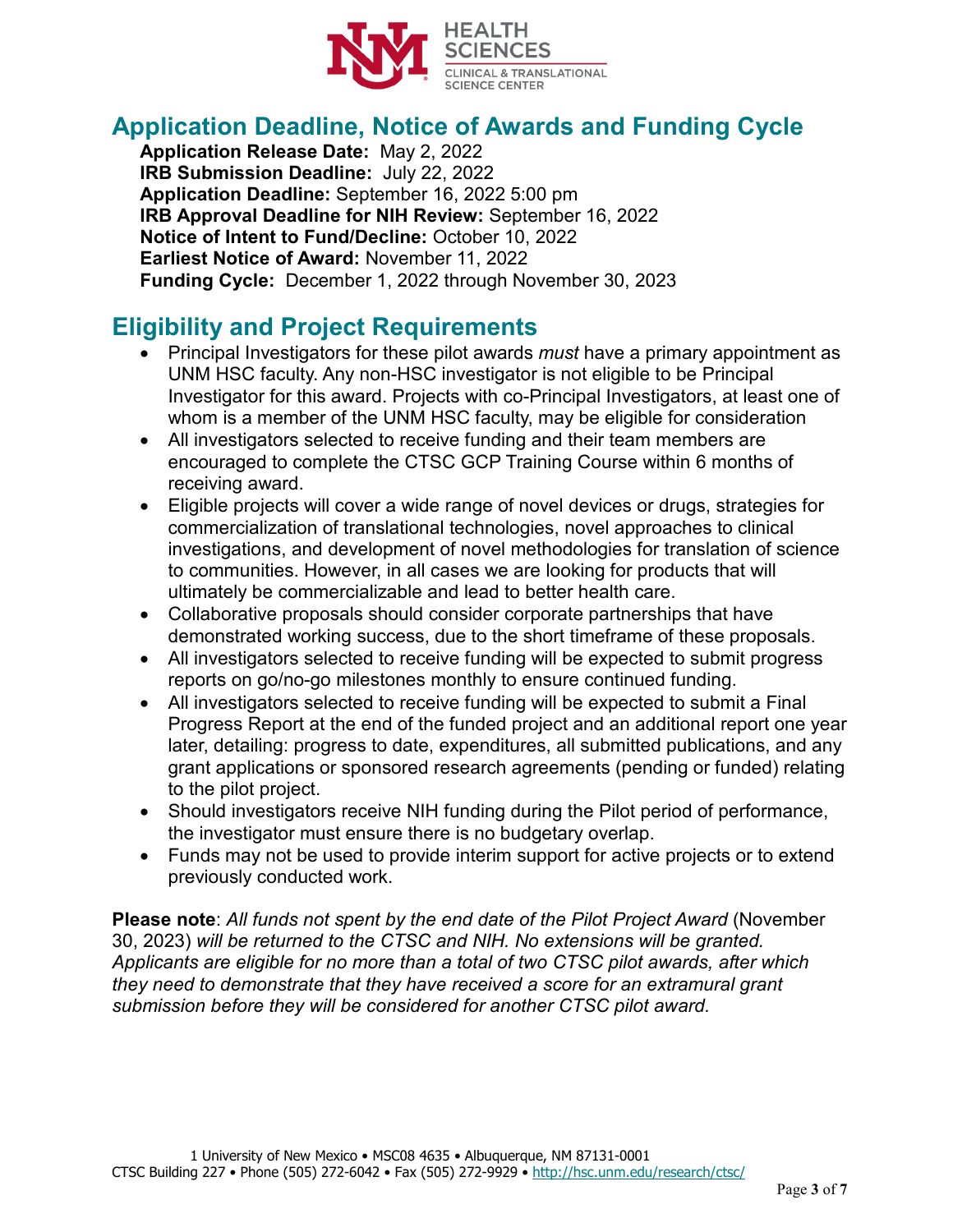

#### **Presentations and Publications**

- Awardees are expected to publish their findings in scholarly peer-reviewed journals and present their research at professional meetings.
- All publications, grants, and presentations resulting from research funded by the CTSC or using CTSC resources should cite the CTSC as a contributing source of support and indicate the CTSC's citation as follows: "This project was supported by the National Center for Research Resources and the National Center for Advancing Translational Sciences for the National Institutes of Health through Grant Number UL1TR001449, The University of New Mexico Clinical and Translational Science Center."
- Investigators are responsible for submitting any peer-reviewed journal articles resulting from research funded by this award to PubMed Central, the NIH digital archive of biomedical and life sciences journal literature. This will generate not only a PubMed number but a PMCID number, as well. See [http://grants.nih.gov/grants/guide/notice-files/NOT-OD-12-160.html.](http://grants.nih.gov/grants/guide/notice-files/NOT-OD-12-160.html)

#### **Evaluation Criteria**

Successful projects will exemplify the CTSC mission of developing clinical and translational research. Applications should be well written, precise, and succinct. Applications will be subject to both scientific and programmatic review and will receive scientific review by the CTSC Review Committee. The following criteria will be used in evaluating these proposals:

- 1. Overall Impact
- 2. Significance
- 3. Innovation
- 4. Approach (*should include evaluation of approaches to articulated research barriers, alternative approaches, demonstration of feasible and generalizable translational research solutions, team science, and interdisciplinary collaboration).*
- 5. Investigator (*including team composition and an evaluation of the status and outcomes of prior projects by key personnel)*
- 6. Environment
- 7. Probability that this project will lead to extramural funding, licensing, and/or commercialization.
- 8. Utilization of CTSC resources or initial proposal development through CTSC Biodesign program.

Additional review considerations will include:

- 9. Alignment with CTSC programmatic goals
- 10. Integration of special populations (if applicable)
- 11. "Go/No Go" Milestones (suggested by the investigator and/or established by the review committee)
- 12. Budgetary Considerations
- 13. Regulatory Approvals
- 14. Letters of Support and Commitment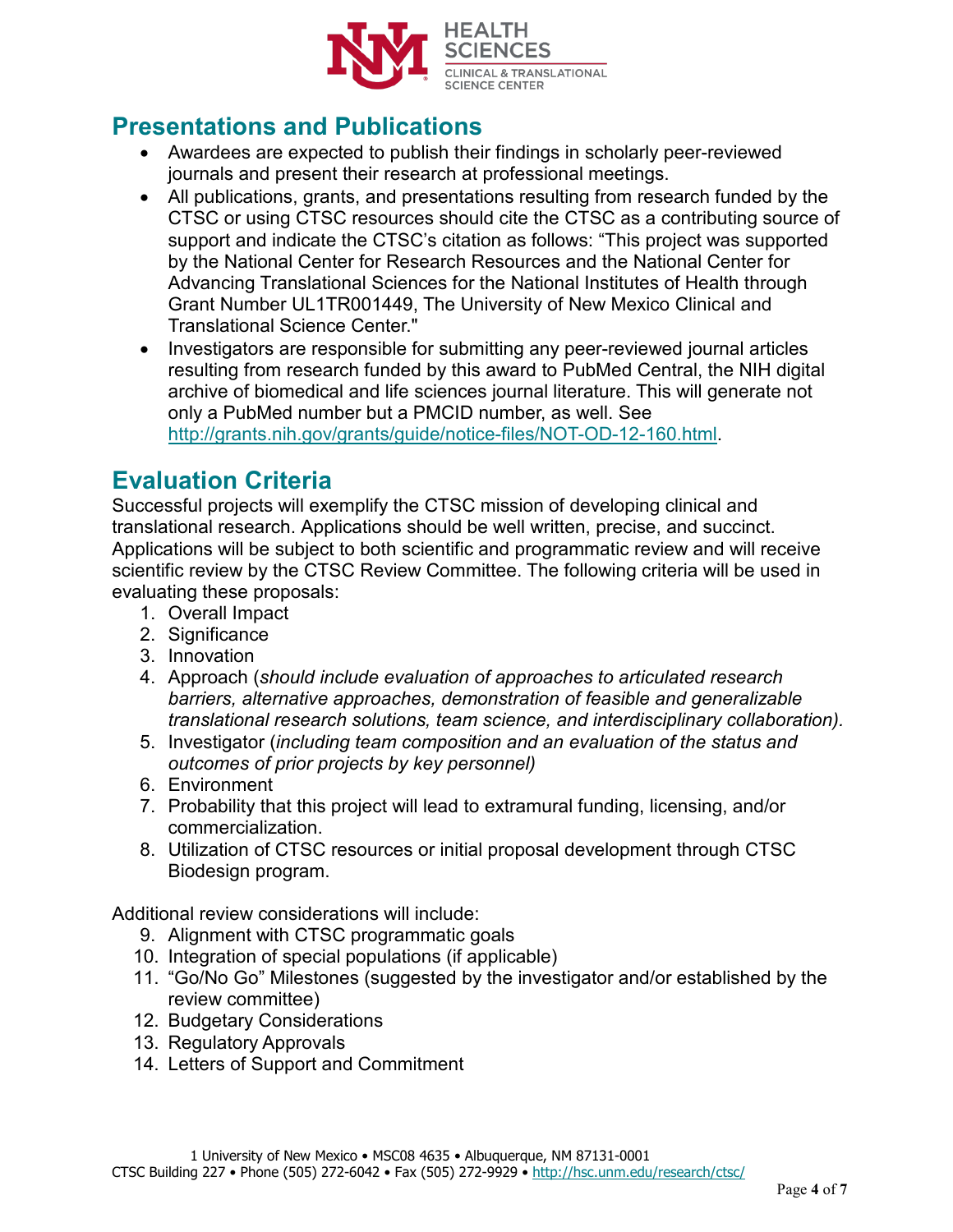

**Scoring:** To emphasize the importance of extramural grant submission and attainment deriving from these pilot awards, each of the first 8 items above will be scored on a 1-9 scale (where 1 is best), and composite scores will then be weighted so that the final overall impact score is determined as follows:

- Innovation: 15%
- Significance: 15%
- Approach, Environment, and Investigator: 30%
- Plan for and likelihood of extramural funding, licensing, or other path to commercialization: 30%
- Utilization of CTSC Resources or initial proposal development through CTSC Biodesign program: 10%.

## **Budget Guidelines**

Utilization of CTSC Core services is strongly encouraged and will be a review consideration. It is important that you schedule a meeting with the CTSC Research Concierge at [HSC-CTSCResearchConcierge@salud.unm.edu.](mailto:HSC-CTSCResearchConcierge@salud.unm.edu) This consultation step is required for planning purposes and to ensure effective use of CTSC Core services utilization for your research proposal.

Responsible budgeting is critical for the 12-month project and it is common to overestimate what you can accomplish in that limited time frame. Your proposed budget will be reviewed and potentially revised based on Peer Review and Core management feedback. If successfully funded, reallocation of the budget is strongly discouraged. However, consideration will be made for reallocation of funds within CTSC Cores if justified. Prior approval is necessary.

CTSC resources included in the budget will be covered using a non-refundable voucher program. These funds may not be reallocated to other expenses after the grant has been awarded. *Rationale for not using CTSC Core services needs to be specifically justified.* Details of services offered by each Core can be found at each of the following links:

- **[Participant Clinical Interactions \(PCI\):](https://hsc.unm.edu/ctsc/services/participant-clinical-interactions/)** Offers clinical research support staff, recruitment assistance, clinic space, bionutrition, as well as consultation on protocol development and implementation.
- **[Biomedical Informatics:](http://hsc.unm.edu/research/ctsc/informatics/index.html)** Offers clinical data warehouse mining, "honest broker" services for access to data from multiple sources, and web-based electronic data capture and survey tools via REDCap.
- **[Biostatistics](http://hsc.unm.edu/research/ctsc/biostatistics/index.html)**: The CTSC Biostatistics, Epidemiology and Research Design Support (BERD) Core is designed to provide HSC investigators with expert early consultation and service on all aspects of study design, biostatistics, and basic data management for effective clinical and translational studies. The Core provides easily accessible consultation and services, user-friendly courses for researchers at all levels, and novel tools and methods intended to solve problems and address barriers to the conduct of clinical and translational research. Please note that this service does NOT include data collection, data entry, and similar services that are the responsibility of your team.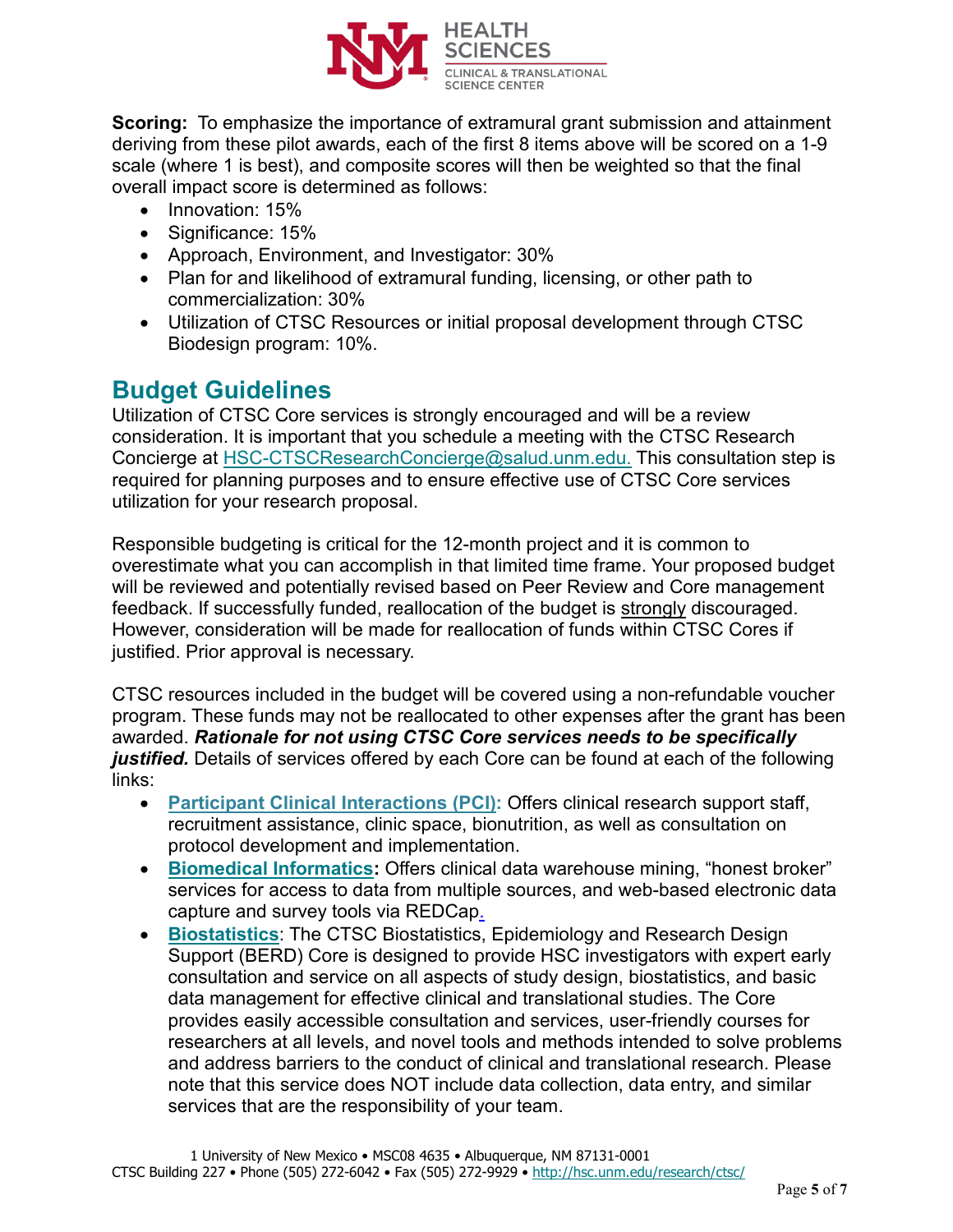

- **[Community Engagement and Research \(CERC\):](https://hsc.unm.edu/ctsc/services/cerc/)** provides grant application development, community engagement and outreach, study coordination and project implementation, qualitative interviewing and focus group facilitation, data management, and qualitative analysis for investigators
- **[Translational Technologies](http://hsc.unm.edu/research/ctsc/translational-and-clinical-laboratories/index.html)**
	- [Translational Technologies Laboratory:](http://hsc.unm.edu/research/ctsc/translational-and-clinical-laboratories/translational-laboratory/index.html) Offers state-of-the-art equipment, technical assistance, consultation on protocol and assay development for any CTSC partner institution.
	- [Clinical Laboratory:](http://hsc.unm.edu/research/ctsc/translational-and-clinical-laboratories/clinical-laboratory/index.html) Develop and carry out research related sample analysis for bulk standard immunodiagnostic and chemical assays, as well as sample processing for any CTSC partner institution.
	- [Center for Molecular Discovery:](http://nmmlsc.health.unm.edu/) Expertise with multiplexed, high throughput flow cytometry for drug discovery.
	- [Human Imaging \(Mind Research Network\):](https://www.mrn.org/collaborate/imaging-services-and-capabilities) Focus on human imaging providing MRI, MEG, and EEG services.
	- [UNM Human Imaging Core:](https://hsc.unm.edu/research/hirc/index.html) Focus on human imaging and providing MRI services.
	- [Preclinical Imaging Core \(Brain and Behavioral Health Institute\):](https://hsc.unm.edu/research/centers-programs/bbhi/bbhi-research-programs/bbhi-preclinical-core.html) The Preclinical Imaging Core at Domenici Hall houses a 7T MRI scanner (Bruker BioSpec 70/30USR) and a PET insert for preclinical and molecular in vivo and ex vivo imaging. The scanner is equipped with state-of-the-art multi-channel RF coils, allowing high-resolution in vivo or ex vivo imaging for application in life science, biomedical and preclinical research.
	- [KUSAIR \(Keck-UNM Small Animal Imaging Facility\):](http://kusair.unm.edu/) Provides high quality and customer specific functional imaging services on small animal research.

Costs *not* covered under these awards:

- faculty salaries
- postdoctoral salaries
- non-HSC staff salaries
- graduate student support (stipends, tuition, etc.)
- administrative or office supply costs (office supplies, paper, ink, telephone, etc.)
- meals or hospitality (i.e., no food, beverages, or alcohol)
- travel (per diem, hotel, rental car, mileage, flights, etc.)
- equipment >\$5,000 (items <\$5,000 are at the discretion of the committee and can be removed from the budget)
- computers, laptops, tablets
- monetary incentives to clinics or providers (e.g. recruitment bonus)
- other items typically supported by indirect costs (publication costs, printing/duplication costs)

#### **IRB Guidelines**

CTSA is required to obtain prior approval of all pilot projects from NIH prior to funding. Because of this, all pilot submissions will be required to submit one of the below IRB letters with their submission. Applications without IRB submission prior to July 22, 2022 will be administratively disqualified. This provides HRPO with efficient time to review all